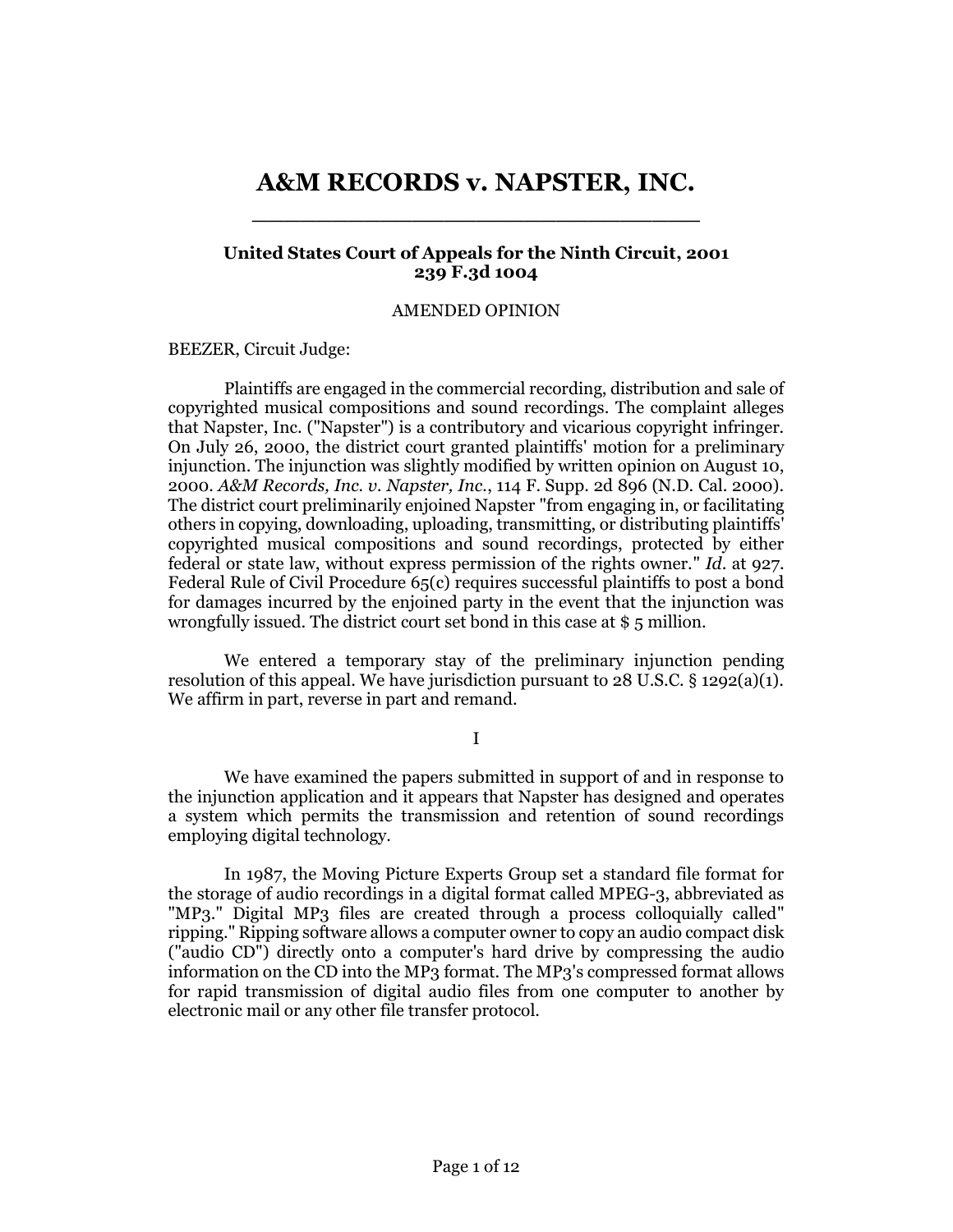Napster facilitates the transmission of MP3 files between and among its users. Through a process commonly called "peer-to-peer" file sharing, Napster allows its users to: (1) make MP3 music files stored on individual computer hard drives available for copying by other Napster users; (2) search for MP3 music files stored on other users' computers; and (3) transfer exact copies of the contents of other users' MP3 files from one computer to another via the Internet. These functions are made possible by Napster's MusicShare software, available free of charge from Napster's Internet site, and Napster's network servers and server-side software. Napster provides technical support for the indexing and searching of MP3 files, as well as for its other functions, including a "chat room," where users can meet to discuss music, and a directory where participating artists can provide information about their music.

#### A. Accessing the System

In order to copy MP3 files through the Napster system, a user must first access Napster's Internet site and download<sup>1</sup> the MusicShare software to his individual computer. *See http://www.Napster.com*. Once the software is installed, the user can access the Napster system. A first-time user is required to register with the Napster system by creating a "user name" and password.

# B. Listing Available Files

 $\overline{a}$ 

If a registered user wants to list available files stored in his computer's hard drive on Napster for others to access, he must first create a "user library" directory on his computer's hard drive. The user then saves his MP3 files in the library directory, using self-designated file names. He next must log into the Napster system using his user name and password. His MusicShare software then searches his user library and verifies that the available files are properly formatted. If in the correct MP3 format, the names of the MP3 files will be uploaded from the user's computer to the Napster servers. The content of the MP3 files remains stored in the user's computer.

Once uploaded to the Napster servers, the user's MP3 file names are stored in a server-side "library" under the user's name and become part of a "collective directory "of files available for transfer during the time the user is logged onto the Napster system. The collective directory is fluid; it tracks users who are connected in real time, displaying only file names that are immediately accessible.

<sup>&</sup>lt;sup>1</sup> "To download means to receive information, typically a file, from another computer to yours via your modem. . . . The opposite term is upload, which means to send a file to another computer." *United States v. Mohrbacher*, 182 F.3d 1041, 1048 (9th Cir. 1999) (quoting Robin Williams, *Jargon, An Informal Dictionary of Computer Terms* 170-71 (1993)).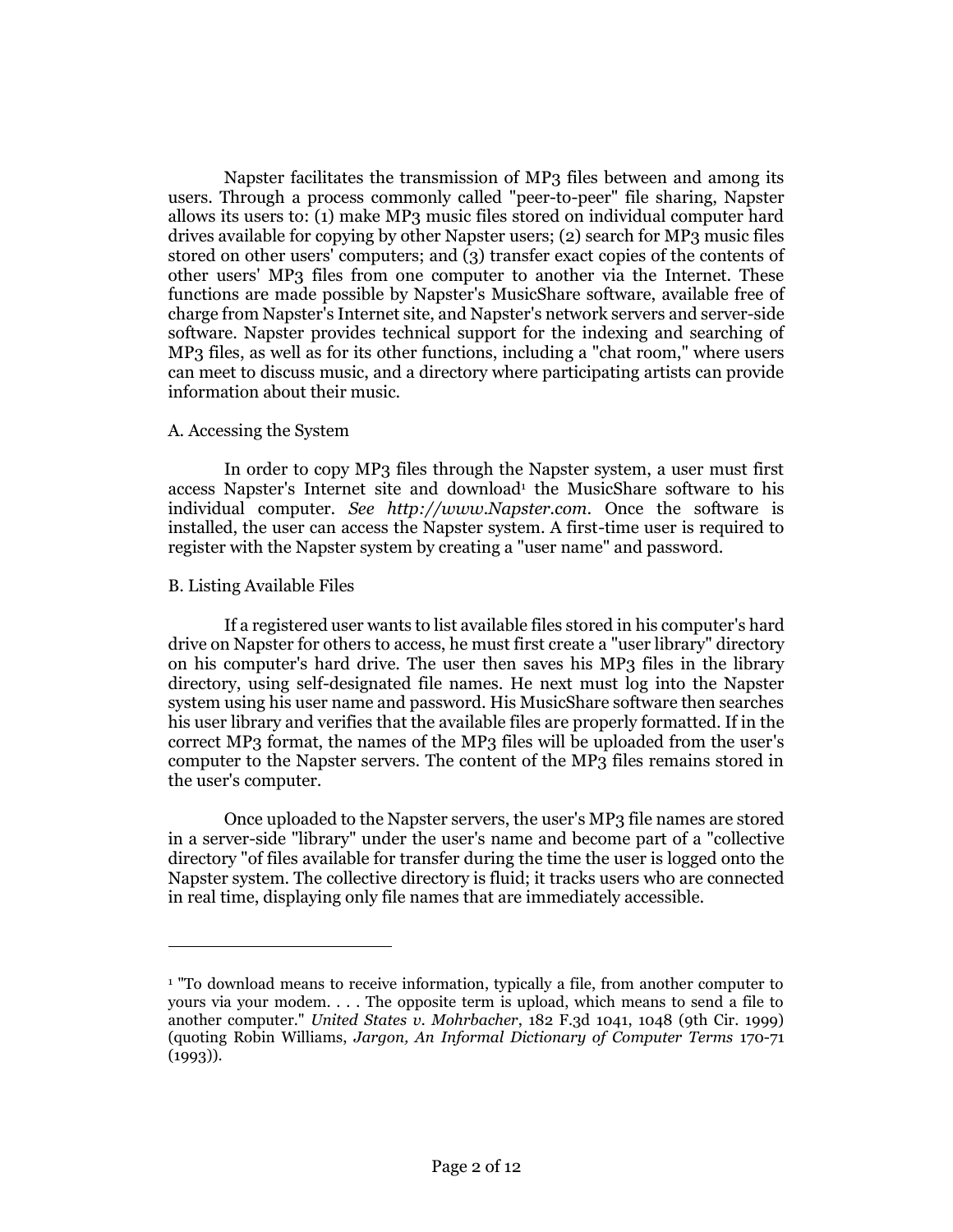# C. Searching For Available Files

Napster allows a user to locate other users' MP3 files in two ways: through Napster's search function and through its "hotlist" function.

Software located on the Napster servers maintains a" search index" of Napster's collective directory. To search the files available from Napster users currently connected to the net-work servers, the individual user accesses a form in the MusicShare software stored in his computer and enters either the name of a song or an artist as the object of the search. The form is then transmitted to a Napster server and automatically compared to the MP3 file names listed in the server's search index. Napster's server compiles a list of all MP3 file names pulled from the search index which include the same search terms entered on the search form and transmits the list to the searching user. The Napster server does not search the contents of any MP3 file; rather, the search is limited to "a text search of the file names indexed in a particular cluster. Those file names may contain typographical errors or otherwise inaccurate descriptions of the content of the files since they are designated by other users." *Napster*, 114 F. Supp. 2d at 906.

To use the "hotlist" function, the Napster user creates a list of other users' names from whom he has obtained MP3 files in the past. When logged onto Napster's servers, the system alerts the user if any user on his list (a "hotlisted user") is also logged onto the system. If so, the user can access an index of all MP3 file names in a particular hotlisted user's library and request a file in the library by selecting the file name. The contents of the hotlisted user's MP3 file are not stored on the Napster system.

# D. Transferring Copies of an MP3 file

To transfer a copy of the contents of a requested MP3 file, the Napster server software obtains the Internet address of the requesting user and the Internet address of the" host user" (the user with the available files). *See generally Brookfield Communications, Inc. v. West Coast Entm't Corp.*, 174 F.3d 1036, 1044 (9th Cir. 1999) (describing, in detail, the structure of the Internet). The Napster servers then communicate the host user's Internet address to the requesting user. The requesting user's computer uses this information to establish a connection with the host user and downloads a copy of the contents of the MP3 file from one computer to the other over the Internet, "peer-to-peer." A downloaded MP3 file can be played directly from the user's hard drive using Napster's Music-Share program or other software. The file may also be transferred back onto an audio CD if the user has access to equipment designed for that purpose. In both cases, the quality of the original sound recording is slightly diminished by transfer to the MP3 format.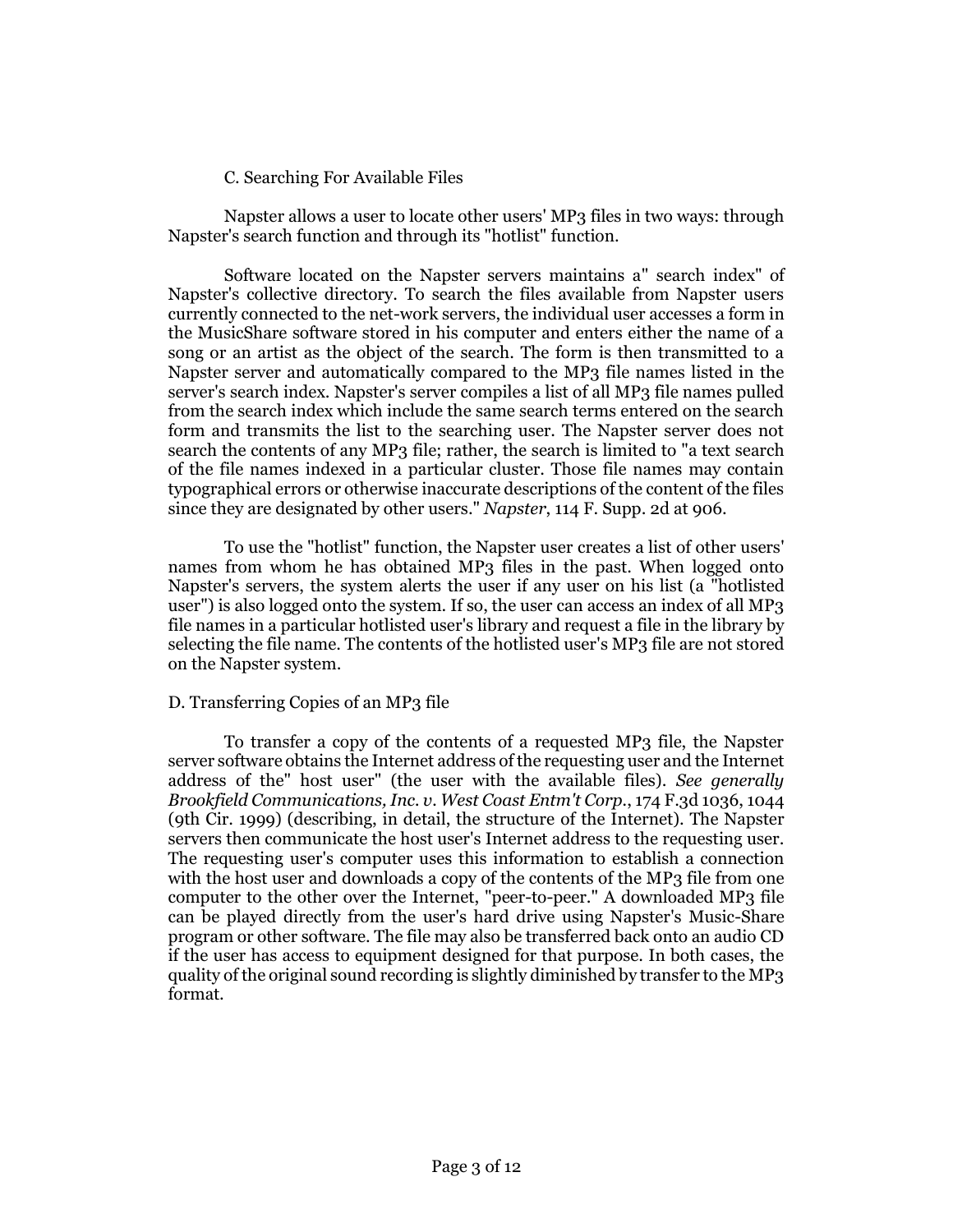This architecture is described in some detail to promote an understanding of transmission mechanics as opposed to the content of the transmissions. The content is the subject of our copyright infringement analysis.

II

We review a grant or denial of a preliminary injunction for abuse of discretion. *Gorbach v. Reno*, 219 F.3d 1087, 1091 (9th Cir. 2000) (en banc). Application of erroneous legal principles represents an abuse of discretion by the district court. *Rucker v. Davis*, 237 F.3d 1113, 2001 WL 55724, at \*4 (9th Cir. 2001) (en banc). If the district court is claimed to have relied on an erroneous legal premise in reaching its decision to grant or deny a preliminary injunction, we will review the underlying issue of law de novo. *Id*. at \*4 (citing *Does 1-5 v. Chandler*, 83 F.3d 1150, 1152 (9th Cir. 1996)).

On review, we are required to determine, "whether the court employed the appropriate legal standards governing the issuance of a preliminary injunction and whether the district court correctly apprehended the law with respect to the underlying issues in the case." *Id*. "As long as the district court got the law right, 'it will not be reversed simply because the appellate court would have arrived at a different result if it had applied the law to the facts of the case. '" *Gregorio T. v. Wilson*, 59 F.3d 1002, 1004 (9th Cir. 1995) (quoting *Sports Form, Inc. v. United Press, Int'l*, 686 F.2d 750, 752 (9th Cir. 1982)).

Preliminary injunctive relief is available to a party who demonstrates either: (1) a combination of probable success on the merits and the possibility of irreparable harm; or (2) that serious questions are raised and the balance of hardships tips in its favor. *Prudential Real Estate Affiliates, Inc. v. PPR Realty, Inc.*, 204 F.3d 867, 874 (9th Cir. 2000)." These two formulations represent two points on a sliding scale in which the required degree of irreparable harm increases as the probability of success decreases." *Id*.

#### III

Plaintiffs claim Napster users are engaged in the wholesale reproduction and distribution of copyrighted works, all constituting direct infringement.<sup>2</sup> The district court agreed. We note that the district court's conclusion that plaintiffs have presented a prima facie case of direct infringement by Napster users is not

 $\overline{a}$ 

<sup>2</sup> Secondary liability for copyright infringement does not exist in the absence of direct infringement by a third party. *Religious Tech. Ctr. v. Netcom On-Line Communication Servs., Inc.*, 907 F. Supp. 1361, 1371 (N.D. Cal. 1995) ("There can be no contributory infringement by a defendant without direct infringement by another."). It follows that Napster does not facilitate infringement of the copyright laws in the absence of direct infringement by its users.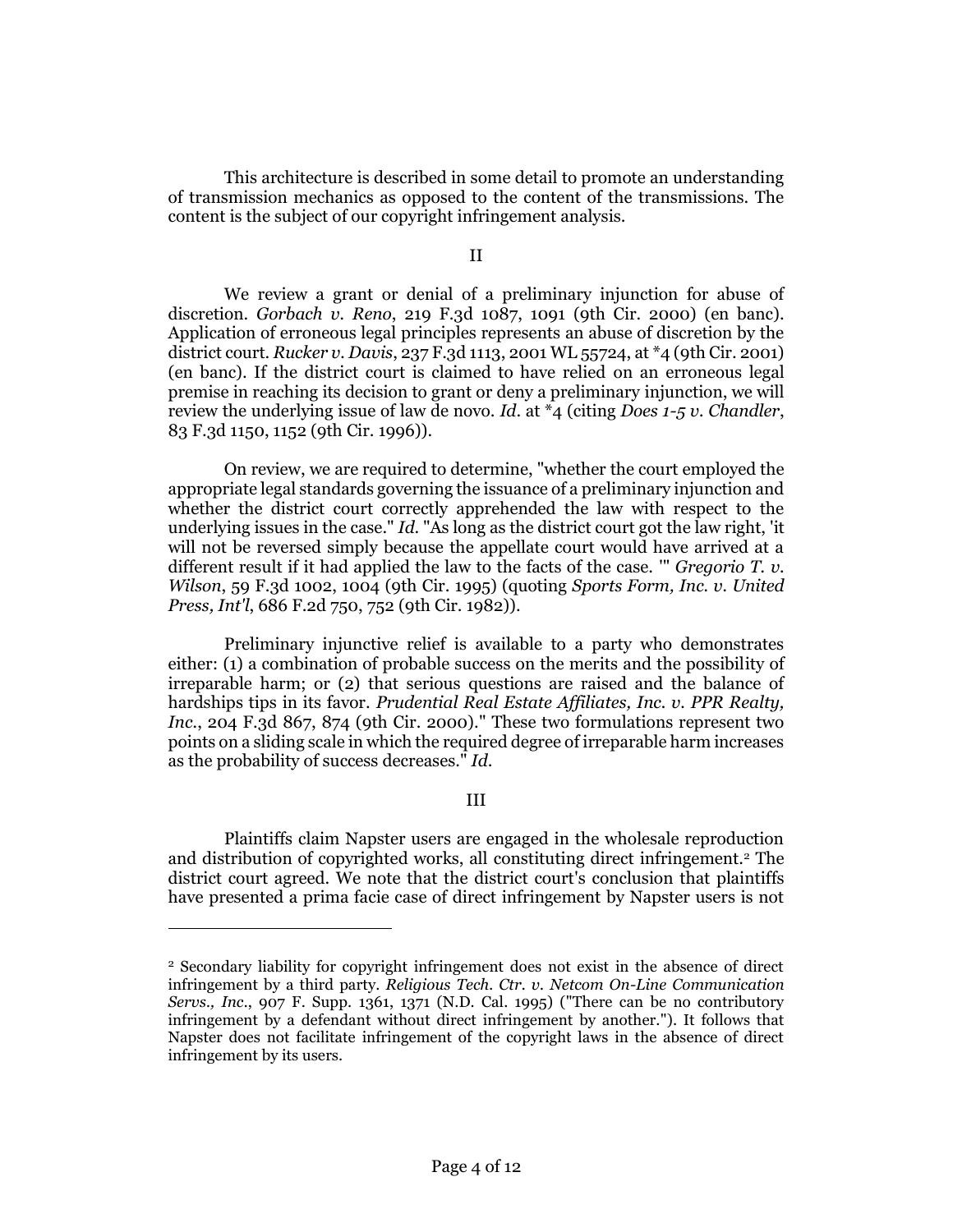presently appealed by Napster. We only need briefly address the threshold requirements.

### A. Infringement

Plaintiffs must satisfy two requirements to present a prima facie case of direct infringement: (1) they must show ownership of the allegedly infringed material and (2) they must demonstrate that the alleged infringers violate at least one exclusive right granted to copyright holders under 17 U.S.C. § 106. *See* 17 U.S.C. § 501(a) (infringement occurs when alleged infringer engages in activity listed in § 106); *see also Baxter v. MCA, Inc.*, 812 F.2d 421, 423 (9th Cir. 1987); *see, e.g.*, *S.O.S., Inc. v. Payday, Inc.*, 886 F.2d 1081, 1085 n.3 (9th Cir. 1989) ("The word 'copying' is shorthand for the infringing of any of the copyright owner's five exclusive rights. . . ."). Plaintiffs have sufficiently demonstrated ownership. The record supports the district court's determination that "as much as eighty-seven percent of the files available on Napster may be copyrighted and more than seventy percent may be owned or administered by plaintiffs." *Napster*, 114 F. Supp. 2d at 911.

The district court further determined that plaintiffs' exclusive rights under § 106 were violated:" here the evidence establishes that a majority of Napster users use the service to download and upload copyrighted music. . . . And by doing that, it constitutes--the uses constitute direct infringement of plaintiffs' musical compositions, recordings." *A&M Records*, *Inc. v. Napster, Inc.*, Nos. 99-5183, 00- 0074, 2000 WL 1009483, at \*1 (N. D. Cal. July 26, 2000) (transcript of proceedings). The district court also noted that "it is pretty much acknowledged . . . by Napster that this is infringement." *Id*. We agree that plaintiffs have shown that Napster users infringe at least two of the copyright holders' exclusive rights: the rights of reproduction,  $\S$  106(1); and distribution, 4229  $\S$  106(3). Napster users who upload file names to the search index for others to copy violate plaintiffs' distribution rights. Napster users who download files containing copyrighted music violate plaintiffs' reproduction rights.

Napster asserts an affirmative defense to the charge that its users directly infringe plaintiffs' copyrighted musical compositions and sound recordings.

#### B. Fair Use

Napster contends that its users do not directly infringe plaintiffs' copyrights because the users are engaged in fair use of the material. *See* 17 U.S.C. § 107 ("The fair use of a copyrighted work … is not an infringement of copyright."). Napster identifies three specific alleged fair uses: sampling, where users make temporary copies of a work before purchasing; space-shifting, where users access a sound recording through the Napster system that they already own in audio CD format; and permissive distribution of recordings by both new and established artists.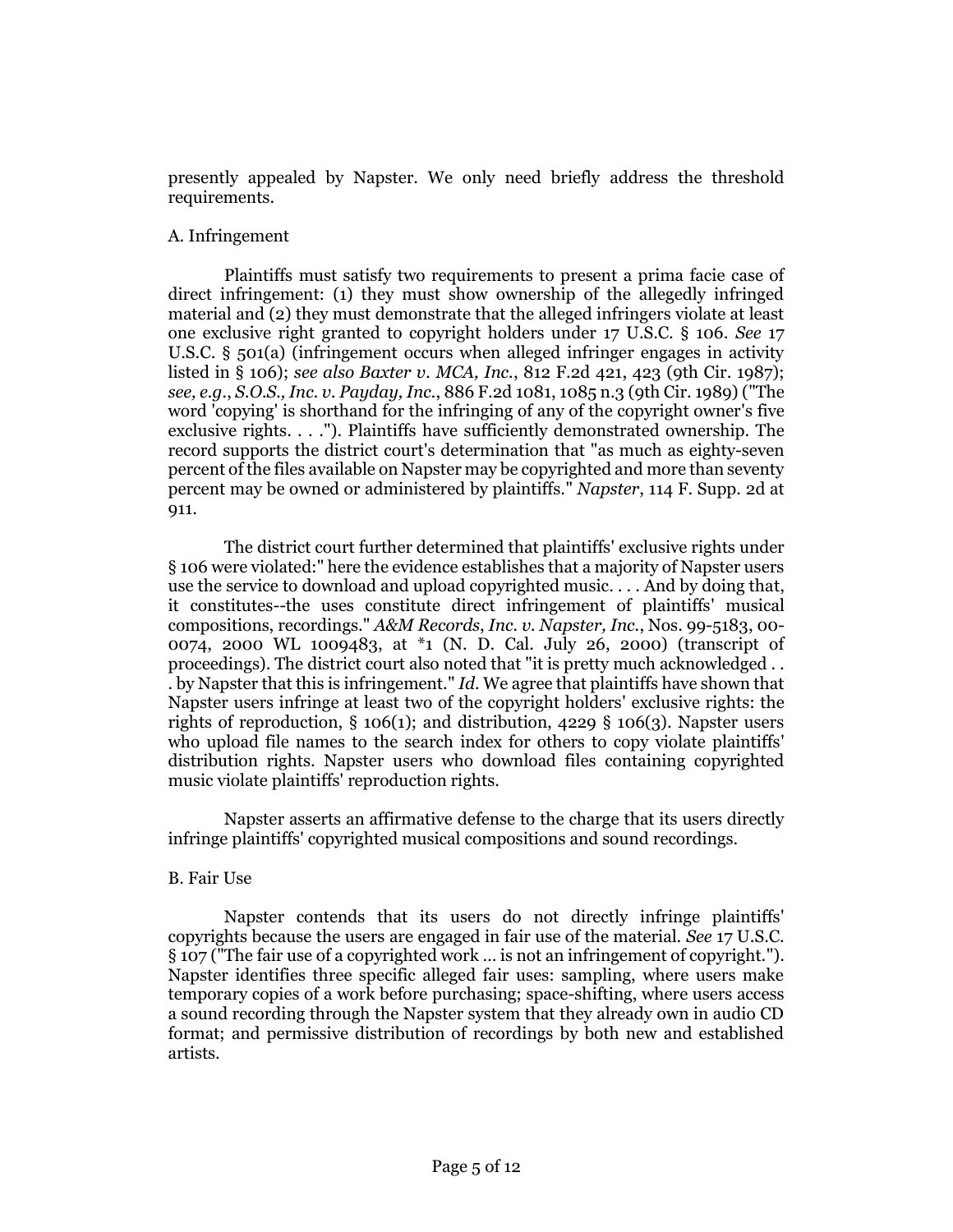The district court considered factors listed in 17 U.S.C. § 107, which guide a court's fair use determination. These factors are: (1) the purpose and character of the use; (2) the nature of the copyrighted work; (3) the "amount and substantiality of the portion used" in relation to the work as a whole; and (4) the effect of the use upon the potential market for the work or the value of the work. *See* 17 U.S.C. § 107. The district court first conducted a general analysis of Napster system uses under § 107, and then applied its reasoning to the alleged fair uses identified by Napster. The district court concluded that Napster users are not fair users.<sup>3</sup> We agree. We first address the court's overall fair use analysis.

#### 1. Purpose and Character of the Use

 $\overline{a}$ 

This factor focuses on whether the new work merely replaces the object of the original creation or instead adds a further purpose or different character. In other words, this factor asks "whether and to what extent the new work is 'transformative. '"*See Campbell v. Acuff-Rose Music, Inc.*, 510 U.S. 569, 579, 127 L. Ed. 2d 500, 114 S. Ct. 1164 (1994).

The district court first concluded that downloading MP3 files does not transform the copyrighted work. *Napster*, 114 F. Supp. 2d at 912. This conclusion

<sup>3</sup> Napster asserts that because plaintiffs seek injunctive relief, they have the burden of showing a likelihood that they would prevail against any affirmative defenses raised by Napster, including its fair use defense under 17 U.S.C. § 107. *See Atari Games Corp. v. Nintendo*, 975 F.2d 832, 837 (Fed. Cir. 1992) (following Ninth Circuit law, and stating that plaintiff must show likelihood of success on prima facie copyright infringement case and likelihood that it would overcome copyright misuse defense); *see also Dr. Seuss Enters. v. Penguin Book USA*, 924 F. Supp. 1559, 1562 (S.D. Cal. 1996) ("The plaintiff's burden of showing a likelihood of success on the merits includes the burden of showing a likelihood that it would prevail against any affirmative defenses raised by the defendant."), *aff'd*, 109 F.3d 1394 (9th Cir. 1997); *Religious Tech. Ctr. v. Netcom On-Line Communication Servs.*, 923 F. Supp. 1231, 1242 n.12 (1995) (same); 2 William W. Schwarzer et al., *California Practice Guide, Federal Civil Procedure Before Trial* P13: 47 (2000) (advising that when a preliminary injunction is sought "plaintiff must demonstrate a likelihood of prevailing on any affirmative defense as well as on plaintiff's case in chief"). *But see Fair Use of Copyrighted Works*, H.R. Rep. 102-836 n.3 (criticizing a Northern District of New York case in which "the district court erroneously held that where the copyright owner seeks a preliminary injunction, the copyright owner bears the burden of disproving the [fair use] defense"); *see also* 1 William F. Patry, *Copyright Law & Practice*, 725, 725 n.27 (1994) (citing cases placing burden on defendant at preliminary injunction stage).

The district court stated that "defendant bears the burden of proving … affirmative defenses." *Napster*, 114 F. Supp. 2d at 912. Plaintiffs assert that the district court did not err in placing the burden on Napster. We conclude that even if plaintiffs bear the burden of establishing that they would likely prevail against Napster's affirmative defenses at the preliminary injunction stage, the record supports the district court's conclusion that Napster users do not engage in fair use of the copyrighted materials.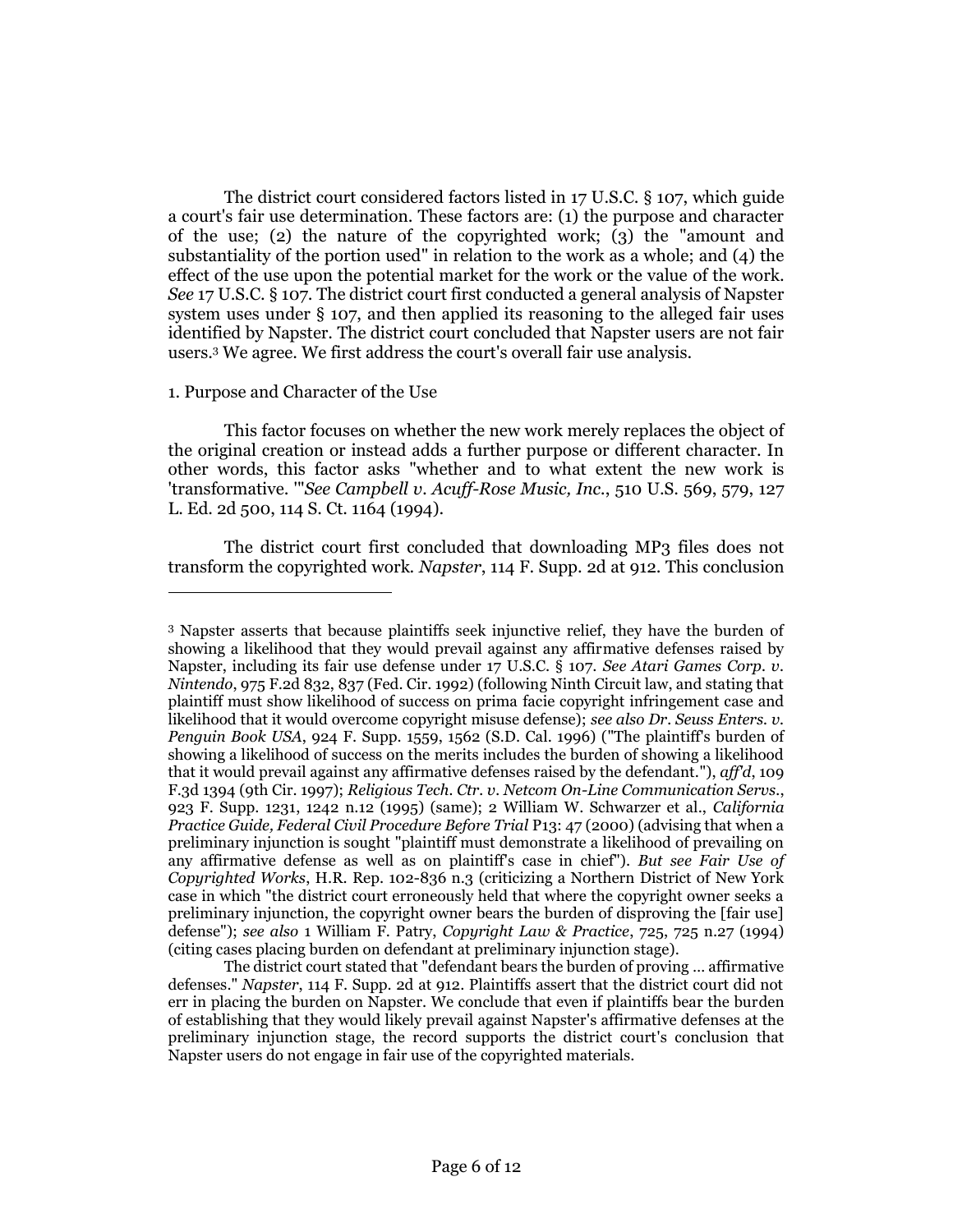is supportable. Courts have been reluctant to find fair use when an original work is merely retransmitted in a different medium. *See, e.g.*, *Infinity Broadcast Corp. v. Kirkwood*, 150 F.3d 104, 108 (2d Cir. 1994) (concluding that retransmission of radio broadcast over telephone lines is not transformative); *UMG Recordings, Inc. v. MP3. com, Inc.*, 92 F. Supp. 2d 349, 351 (S.D.N.Y.) (finding that reproduction of audio CD into MP3 format does not "transform" the work), *certification denied*, 2000 U.S. Dist. LEXIS 7439, 2000 WL 710056 (S.D.N.Y. June 1, 2000) ("Defendant's copyright infringement was clear, and the mere fact that it was clothed in the exotic webbing of the Internet does not disguise its illegality.").

This "purpose and character "element also requires the district court to determine whether the allegedly infringing use is commercial or noncommercial. *See Campbell*, 510 U.S. at 584-85. A commercial use weighs against a finding of fair use but is not conclusive on the issue. *Id*. The district court determined that Napster users engage in commercial use of the copyrighted materials largely because (1) "a host user sending a file cannot be said to engage in a personal use when distributing that file to an anonymous requester "and (2) "Napster users get for free something they would ordinarily have to buy." *Napster*, 114 F. Supp. 2d at 912. The district court's findings are not clearly erroneous.

Direct economic benefit is not required to demonstrate a commercial use. Rather, repeated and exploitative copying of copyrighted works, even if the copies are not offered for sale, may constitute a commercial use. *See Worldwide Church of God v. Philadelphia Church of God*, 227 F.3d 1110, 1118 (9th Cir. 2000) (stating that church that copied religious text for its members "unquestionably profited" from the unauthorized "distribution and use of [the text] without having to account to the copyright holder"); *American Geophysical Union v. Texaco, Inc.*, 60 F.3d 913, 922 (2d Cir. 1994) (finding that researchers at for-profit laboratory gained indirect economic advantage by photocopying copyrighted scholarly articles). In the record before us, commercial use is demonstrated by a showing that repeated and exploitative unauthorized copies of copyrighted works were made to save the expense of purchasing authorized copies. *See Worldwide Church*, 227 F.3d at 1117- 18; *Sega Enters. Ltd. v. MAPHIA*, 857 F. Supp. 679, 687 (N.D. Cal. 1994) (finding commercial use when individuals downloaded copies of video games "to avoid having to buy video game cartridges"); *see also American Geophysical*, 60 F.3d at 922. Plaintiffs made such a showing before the district court.<sup>4</sup>

We also note that the definition of a financially motivated transaction for the purposes of criminal copyright actions includes trading infringing copies of a work for other items, "including the receipt of other copyrighted works." *See* No

 $\overline{a}$ 

<sup>4</sup> Napster counters that even if certain users engage in commercial use by downloading instead of purchasing the music, space-shifting and sampling are nevertheless noncommercial in nature. We address this contention in our discussion of these specific uses, *infra*.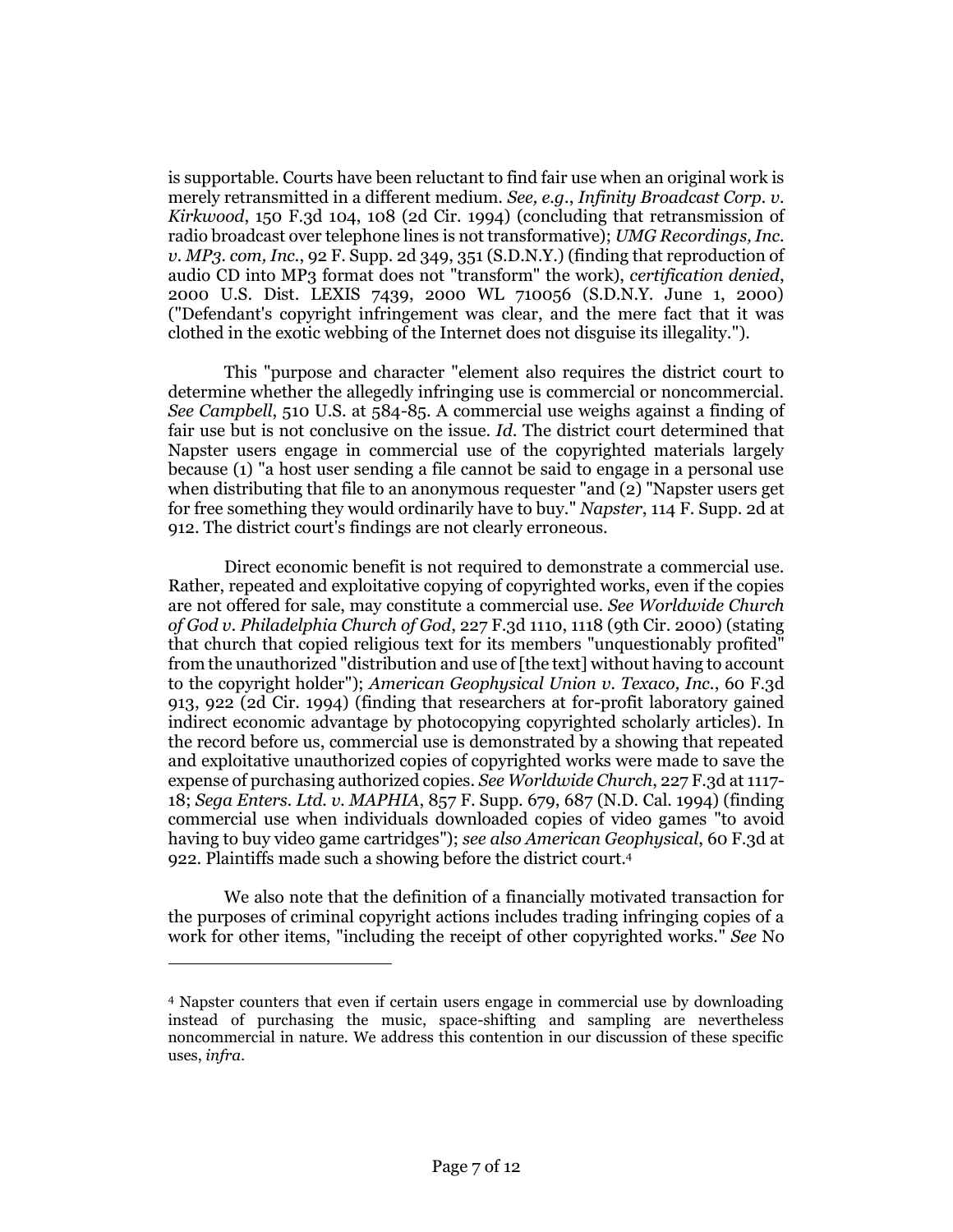Electronic Theft Act ("NET Act"), Pub. L. No. 105-147, 18 U.S.C. § 101 (defining "Financial Gain").

# 2. The Nature of the Use

Works that are creative in nature are "closer to the core of intended copyright protection" than are more fact-based works. *See Campbell*, 510 U.S. at 586. The district court determined that plaintiffs' "copyrighted musical compositions and sound recordings are creative in nature . . . which cuts against a finding of fair use under the second factor." *Napster*, 114 F. Supp. 2d at 913. We find no error in the district court's conclusion.

# 3. The Portion Used

"While 'wholesale copying does not preclude fair use per se, 'copying an entire work 'militates against a finding of fair use.'" *Worldwide Church*, 227 F.3d at 1118 (quoting *Hustler Magazine, Inc. v. Moral Majority, Inc.*, 796 F.2d 1148, 1155 (9th Cir. 1986)). The district court determined that Napster users engage in "wholesale copying" of copyrighted work because file transfer necessarily "involves copying the entirety of the copyrighted work." *Napster*, 114 F. Supp. 2d at 913. We agree. We note, however, that under certain circumstances, a court will conclude that a use is fair even when the protected work is copied in its entirety. *See, e.g., Sony Corp. v. Universal City Studios, Inc.*, 464 U.S. 417, 449-50, 78 L. Ed. 2d 574, 104 S. Ct. 774 (1984) (acknowledging that fair use of time-shifting necessarily involved making a full copy of a protected work).

# 4. Effect of Use on Market

"Fair use, when properly applied, is limited to copying by others which does not materially impair the marketability of the work which is copied." *Harper & Row Publishers, Inc. v. Nation Enters.*, 471 U.S. 539, 566-67, 85 L. Ed. 2d 588, 105 S. Ct. 2218 (1985). "The importance of this [fourth] factor will vary, not only with the amount of harm, but also with the relative strength of the showing on the other factors." *Campbell*, 510 U.S. at 591 n.21. The proof required to demonstrate present or future market harm varies with the purpose and character of the use:

A challenge to a noncommercial use of a copy-righted work requires proof either that the particular use is harmful, or that if it should become wide-spread, it would adversely affect the potential market for the copyrighted work. … *If the intended use is for commercial gain, that likelihood [of market harm] may be presumed. But if it is for a noncommercial purpose, the likelihood must be demonstrated*.*Sony*, 464 U.S. at 451 (emphases added).

Addressing this factor, the district court concluded that Napster harms the market in "at least" two ways: it reduces audio CD sales among college students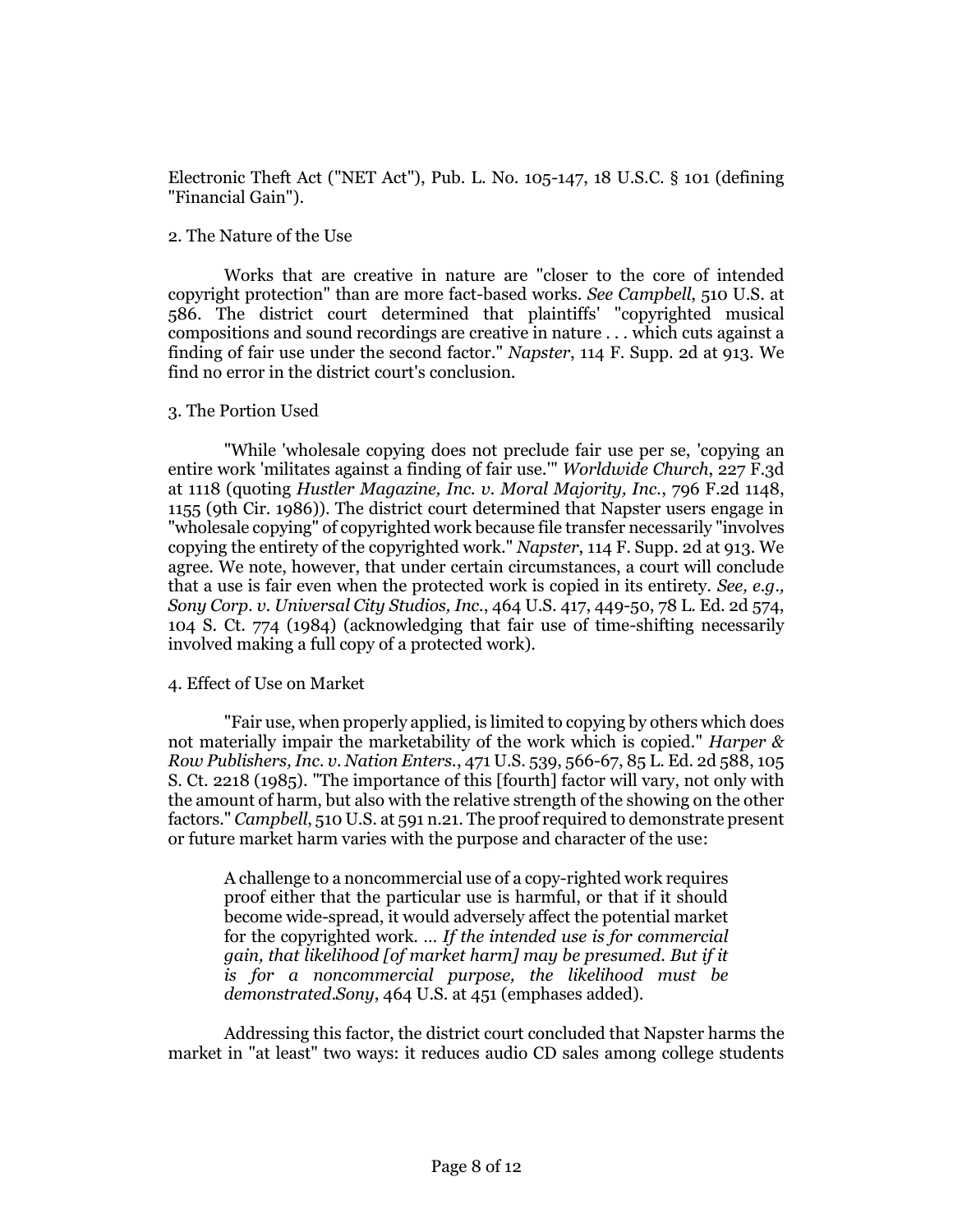and it "raises barriers to plaintiffs' entry into the market for the digital downloading of music." *Napster*, 114 F. Supp. 2d at 913. The district court relied on evidence plaintiffs submitted to show that Napster use harms the market for their copyrighted musical compositions and sound recordings. In a separate memorandum and order regarding the parties' objections to the expert reports, the district court examined each report, finding some more appropriate and probative than others. *A&M Records, Inc. v. Napster, Inc.*, 114 F. Supp. 2d 896, 2000 WL 1170106 (N.D. Cal. 2000). Notably, plaintiffs' expert, Dr. E.

Deborah Jay, conducted a survey (the "Jay Report") using a random sample of college and university students to track their reasons for using Napster and the impact Napster had on their music purchases. *Id*. at \*2. The court recognized that the Jay Report focused on just one segment of the Napster user population and found "evidence of lost sales attributable to college use to be probative of irreparable harm for purposes of the preliminary injunction motion." 114 F. Supp. 2d at 923, *Id*. at \*3.

Plaintiffs also offered a study conducted by Michael Fine, Chief Executive Officer of Soundscan, (the "Fine Report") to determine the effect of online sharing of MP3 files in order to show irreparable harm. Fine found that online file sharing had resulted in a loss of "album" sales within college markets. After reviewing defendant's objections to the Fine Report and expressing some concerns regarding the methodology and findings, the district court refused to exclude the Fine Report insofar as plaintiffs offered it to show irreparable harm. *Id*. at \*6.

Plaintiffs' expert Dr. David J. Teece studied several issues ("Teece Report"), including whether plaintiffs had suffered or were likely to suffer harm in their existing and planned businesses due to Napster use. *Id*. Napster objected that the report had not undergone peer review. The district court noted that such reports generally are not subject to such scrutiny and overruled defendant's objections. *Id*.

As for defendant's experts, plaintiffs objected to the report of Dr. Peter S. Fader, in which the expert concluded that Napster is *beneficial* to the music industry because MP3 music file-sharing stimulates more audio CD sales than it displaces. *Id*. at \*7. The district court found problems in Dr. Fader's minimal role in overseeing the administration of the survey and the lack of objective data in his report. The court decided the generality of the report rendered it "of dubious reliability and value." The court did not exclude the report, however, but chose "not to rely on Fader's findings in determining the issues of fair use and irreparable harm." 114 F. Supp. 2d at 912, *Id*. at \*8.

The district court cited both the Jay and Fine Reports in support of its finding that Napster use harms the market for plaintiffs' copyrighted musical compositions and sound recordings by reducing CD sales among college students. The district court cited the Teece Report to show the harm Napster use caused in raising barriers to plaintiffs' entry into the market for digital downloading of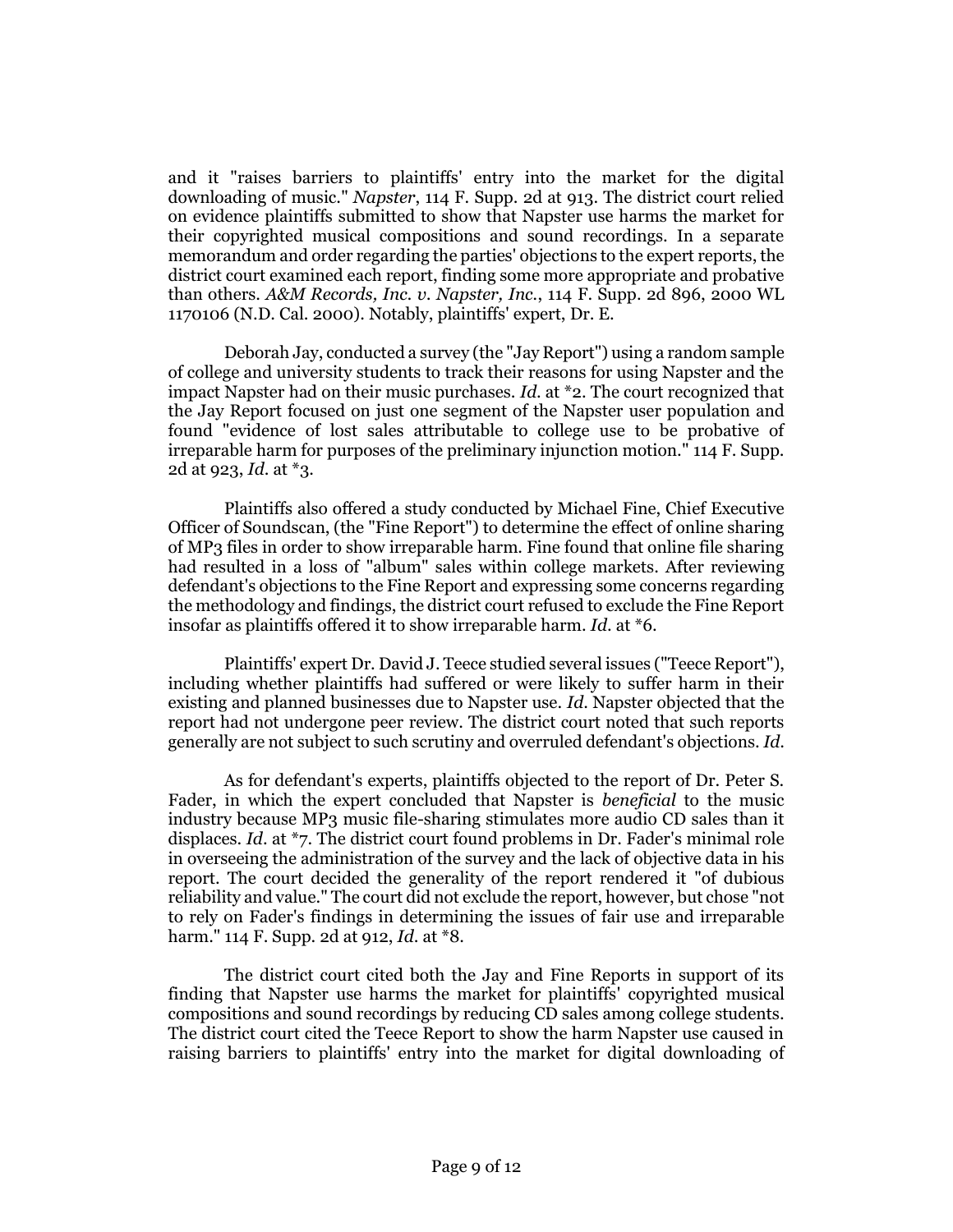music. *Napster*, 114 F. Supp. 2d at 910. The district court's careful consideration of defendant's objections to these reports and decision to rely on the reports for specific issues demonstrates a proper exercise of discretion in addition to a correct application of the fair use doctrine. Defendant has failed to show any basis for disturbing the district court's findings.

We, therefore, conclude that the district court made sound findings related to Napster's deleterious effect on the present and future digital download market. Moreover, lack of harm to an established market cannot deprive the copyright holder of the right to develop alternative markets for the works. *See L.A. Times v. Free Republic*, 2000 U.S. Dist. LEXIS 5669, 54 U.S.P.Q.2D (BNA) 1453, 1469-71 (C.D. Cal. 2000) (stating that online market for plaintiff newspapers' articles was harmed because plaintiffs demonstrated that "[defendants] are attempting to exploit the market for viewing their articles online"); *see also UMG Recordings*, 92 F. Supp. 2d at 352 ("Any allegedly positive impact of defendant's activities on plaintiffs' prior market in no way frees defendant to usurp a further market that directly derives from reproduction of the plaintiffs' copyrighted works."). Here, similar to *L.A. Times* and *UMG Recordings*, the record supports the district court's finding that the "record company plaintiffs have already expended considerable funds and effort to commence Internet sales and licensing for digital downloads." 114 F. Supp. 2d at 915. Having digital downloads available for free on the Napster system necessarily harms the copyright holders' attempts to charge for the same downloads.

Judge Patel did not abuse her discretion in reaching the above fair use conclusions, nor were the findings of fact with respect to fair use considerations clearly erroneous. We next address Napster's identified uses of sampling and space-shifting.

# 5. Identified Uses

Napster maintains that its identified uses of sampling and space-shifting were wrongly excluded as fair uses by the district court.

# a. Sampling

Napster contends that its users download MP3 files to "sample" the music in order to decide whether to purchase the recording. Napster argues that the district court: (1) erred in concluding that sampling is a commercial use because it conflated a noncommercial use with a personal use; (2) erred in determining that sampling adversely affects the market for plaintiffs' copyrighted music, a requirement if the use is non-commercial; and (3) erroneously concluded that sampling is not a fair use because it determined that samplers may also engage in other infringing activity.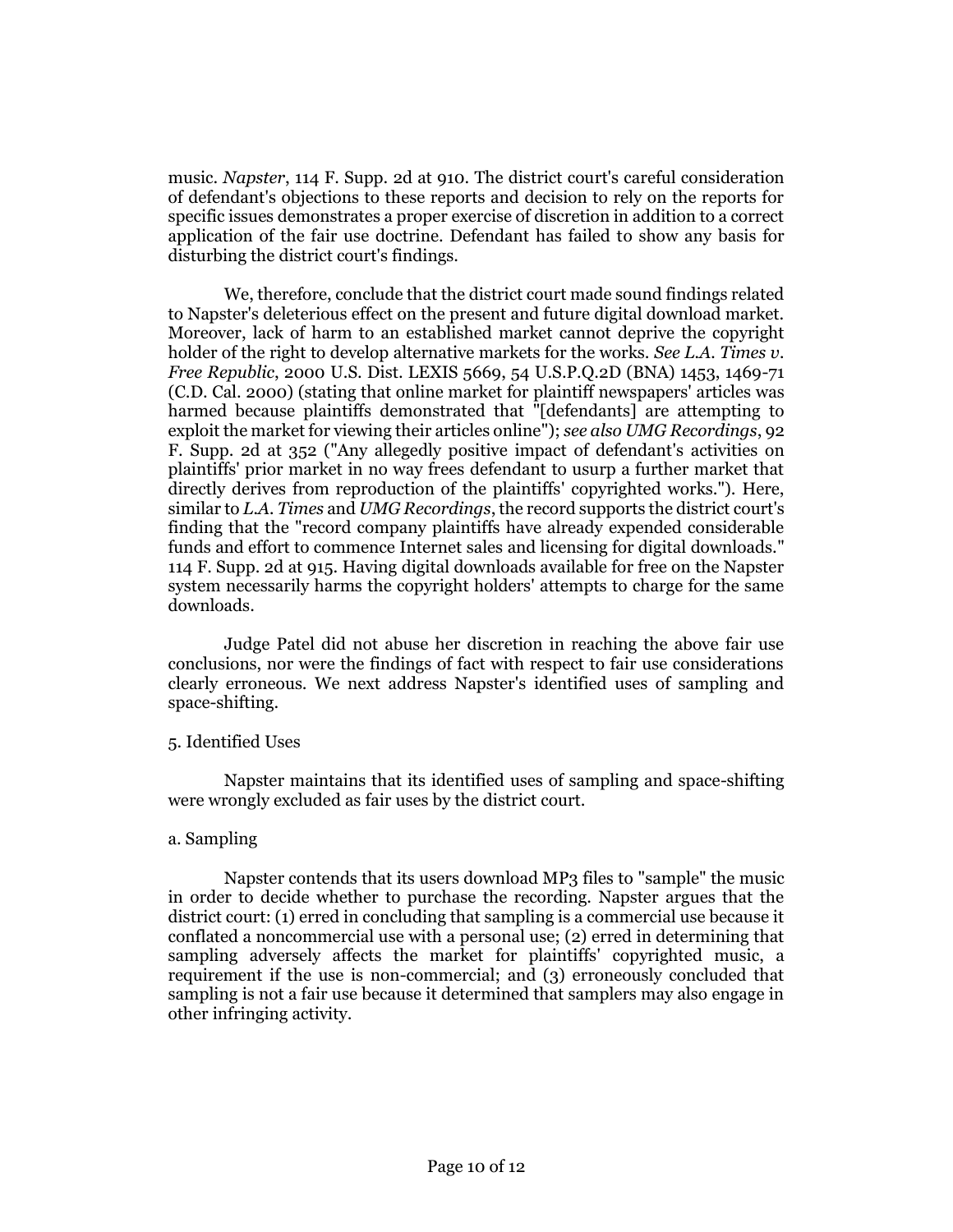The district court determined that sampling remains a commercial use even if some users eventually purchase the music. We find no error in the district court's determination. Plaintiffs have established that they are likely to succeed in proving that even authorized temporary downloading of individual songs for sampling purposes is commercial in nature. *See Napster*, 114 F. Supp. 2d at 913. The record supports a finding that free promotional downloads are highly regulated by the record company plaintiffs and that the companies collect royalties for song samples available on retail Internet sites. *Id*. Evidence relied on by the district court demonstrates that the free downloads provided by the record companies consist of thirty-to-sixty second samples or are full songs programmed to "time out," that is, exist only for a short time on the downloader's computer. *Id*. at 913-14. In comparison, Napster users download a full, free and permanent copy of the recording. *Id*. at 914-15. The determination by the district court as to the commercial purpose and character of sampling is not clearly erroneous.

The district court further found that both the market for audio CDs and market for online distribution are adversely affected by Napster's service. As stated in our discussion of the district court's general fair use analysis: the court did not abuse its discretion when it found that, overall, Napster has an adverse impact on the audio CD and digital download markets. Contrary to Napster's assertion that the district court failed to specifically address the market impact of sampling, the district court determined that "even if the type of sampling supposedly done on Napster were a non-commercial use, plaintiffs have demonstrated a substantial likelihood that it would adversely affect the potential market for their copy-righted works if it became widespread." *Napster*, 114 F. Supp. 2d at 914. The record supports the district court's preliminary determinations that: (1) the more music that sampling users download, the less likely they are to eventually purchase the recordings on audio CD; and (2) even if the audio CD market is not harmed, Napster has adverse effects on the developing digital download market.

Napster further argues that the district court erred in rejecting its evidence that the users' downloading of" samples" increases or tends to increase audio CD sales. The district court, however, correctly noted that "any potential enhancement of plaintiffs' sales . . . would not tip the fair use analysis conclusively in favor of defendant." *Id*. at 914. We agree that increased sales of copyrighted material attributable to unauthorized use should not deprive the copyright holder of the right to license the material. *See Campbell*, 510 U.S. at 591 n.21 ("Even favorable evidence, without more, is no guarantee of fairness. Judge Leval gives the example of the film producer's appropriation of a composer's previously unknown song that turns the song into a commercial success; the boon to the song does not make the film's simple copying fair."); *see also L.A. Times*, 54 U.S.P.Q.2D (BNA) at 1471-72. Nor does positive impact in one market, here the audio CD market, deprive the copyright holder of the right to develop identified alternative markets, here the digital download market. *See* 54 U.S.P.Q.2D (BNA) at 1469-71.